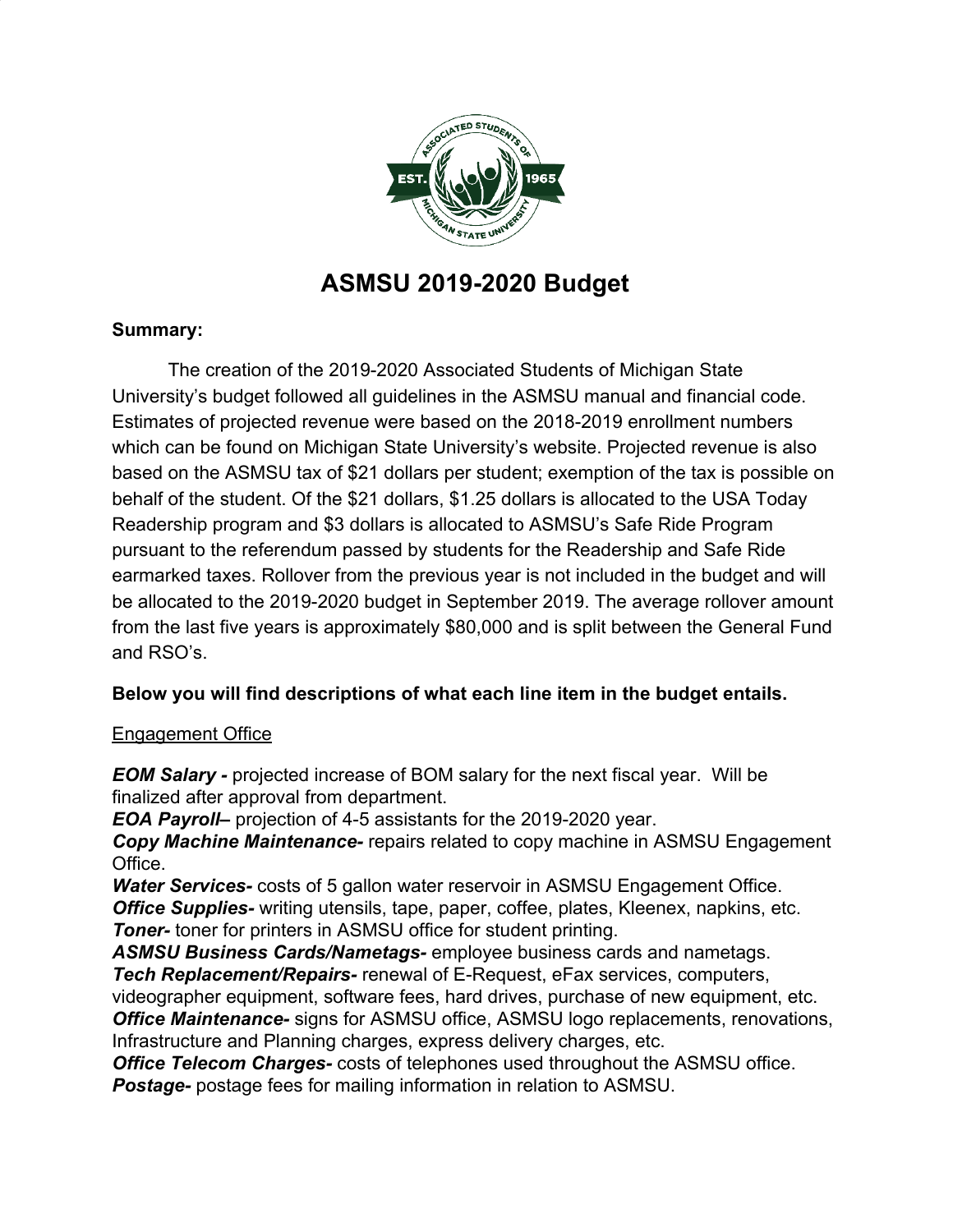*IT Services (Cashnet/Webhosting/IT Support) -* Online payment fees (ex: people purchasing tailgate passes online), MSU IT support, storage space, access for websites, and website fees.

## Central Staff

*Central Staff Payroll-* projection of 14 employees within central staff pay over the next fiscal year.

*Emerging Leaders Intern Program***-** projection of 10 interns pay over the next fiscal year.

*Human Resources Training-* ASMSU employee training for new hires and current employees.

*Staff Programming-* Recognition of employee birthdays, holidays, food for staff meetings, etc.

*ASMSU Banquet-* costs of ASMSU banquet in the spring. Costs include: catering, awards, venue rental for all ASMSU Staff, General Assembly members, and class council members.

*General Promotion-* all promotion expenses and items for events hosted by ASMSU or affiliated with ASMSU.

*Printing – Brochures/Flyers/Posters-* Informative information of anything ASMSU related.

*Fall Welcome Activity-* Costs of ASMSU's involvement during tailgates, AOP, and Sparticipation.

*Homecoming Float Building***-** costs to continue MSU's tradition of building floats for the MSU homecoming parade. Expenses may include food, supplies, etc.

*Advertisements-* State News, digital marketing, and other advertisements.

*Mental Health Awareness-* costs regarding ASMSU's involvement with Mental Health Awareness week.

*Elections-* all costs regarding ASMSU elections.

Legal Services

*Legal Services Payroll-* projection of 2 employees along with 4 student rights advocates.

*Law Firm Contract-* ASMSU lawyer costs, contract is based on the CPI (Consumer Price Index).

*Law Books-* law books for ASMSU lawyers – per legal services contract.

**Printing-** All printing expenses related to the legal department of ASMSU.

*Student Defender Teambuilder-* team building activity for department of legal services and Student Rights Advocates.

*FIRE Conference-* conference fees, travel, parking, etc.

Governmental Affairs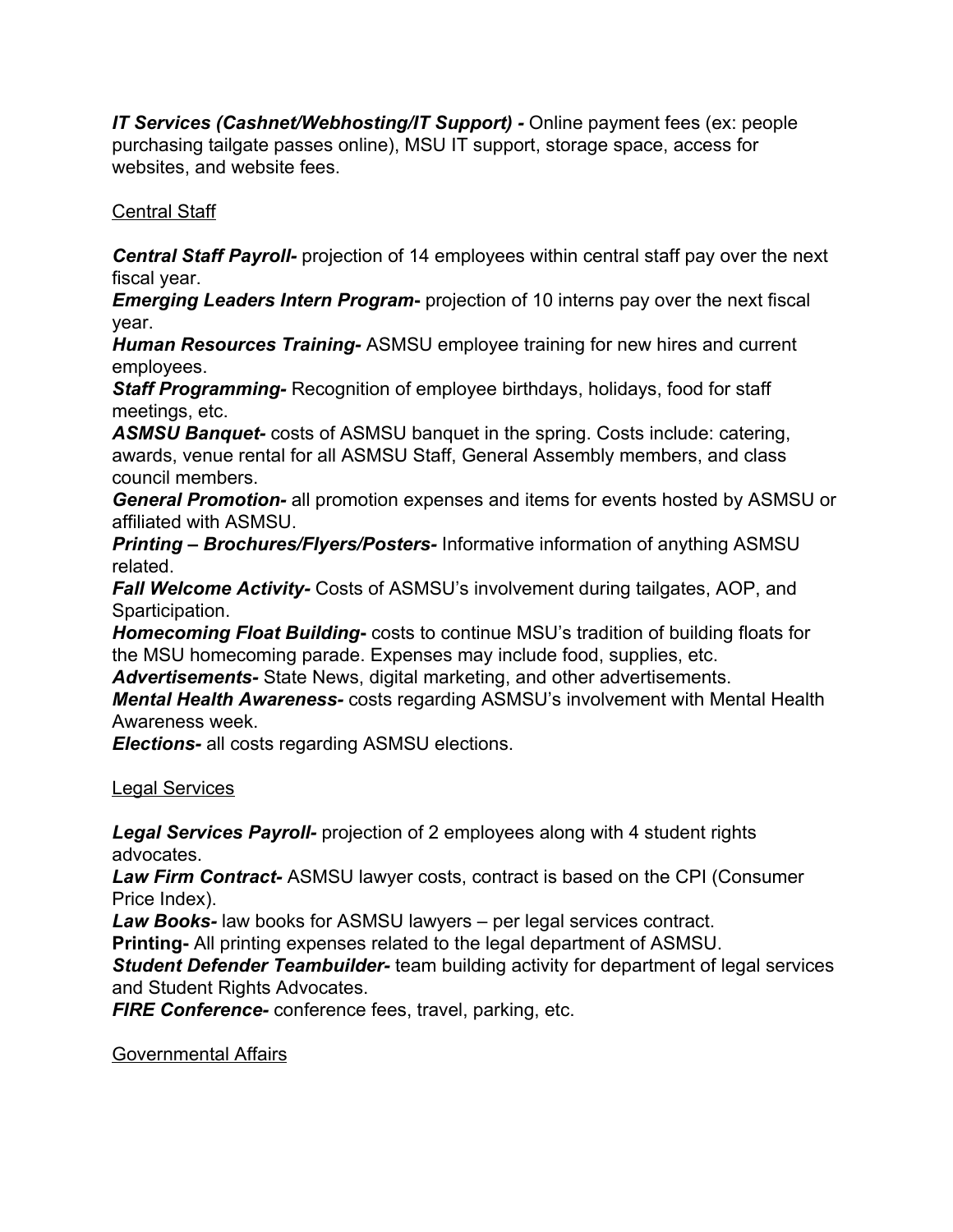*Governmental Affairs Payroll-* projection of 3 employees working for next fiscal year and 2 interns working for 6 weeks each.

*Legislative Programs-* costs affiliated with any GA events, programs, etc.

*Community Dinners-* costs associated with community dinner in the spring.

*D.C. Advocacy Trips-* costs affiliated with Big Ten on the Hill conference; conference fees, parking, travel, etc.

#### Office of the President

**OOTP Payroll-** projection of 8 employees for the next fiscal year.

*ABTS Summer & Winter-* conference fees, travel arrangements (airfare, car rentals, etc.), travel reimbursements, parking fees.

*Retreat-* ASMSU Staff Retreat. Costs include Venue rental, food, apparel, and other. *Conferences-* additional conferences at the discretion of OOTP.

*GA Programming-* conference fees for GA members, food for GA meetings, at the discretion of GA and OOTP to discuss and decide among each other.

*Discretionary Spending-* OOTP has an amount allocated at their discretion. Costs are all affiliated with ASMSU.

## Red Cedar Log

*Red Cedar Log Payroll-* projection of 19 employees for the next fiscal year. *Red Cedar Log Intern Payroll-* projection of 8 interns for the next fiscal year. *Membership Fees-* Canon CPS membership, ACP membership, AP Stylebook membership.

*Year Book Publication-* bidding starts in the spring, the price is contingent on the contract that is chosen. Budget includes previous contract agreement.

*Tech Repairs/Replacement-* Camera repairs, computer repairs, software, backdrop installation, etc.

*Advertising-* Costs affiliated with distribution events, meeting the media, state news advertisements, etc.

*Staff Programming Expenses-* costs affiliated with RCL staff events.

*Operations-* costs affiliated with operating/programming/other events not stated above. *Lauren Studios Contractual Income-* Income from senior yearbook photos that ASMSU receives.

## Class Councils

*Freshman-* costs affiliated with the freshman council's discretion. *Sophomore-* costs affiliated with the sophomore council's discretion.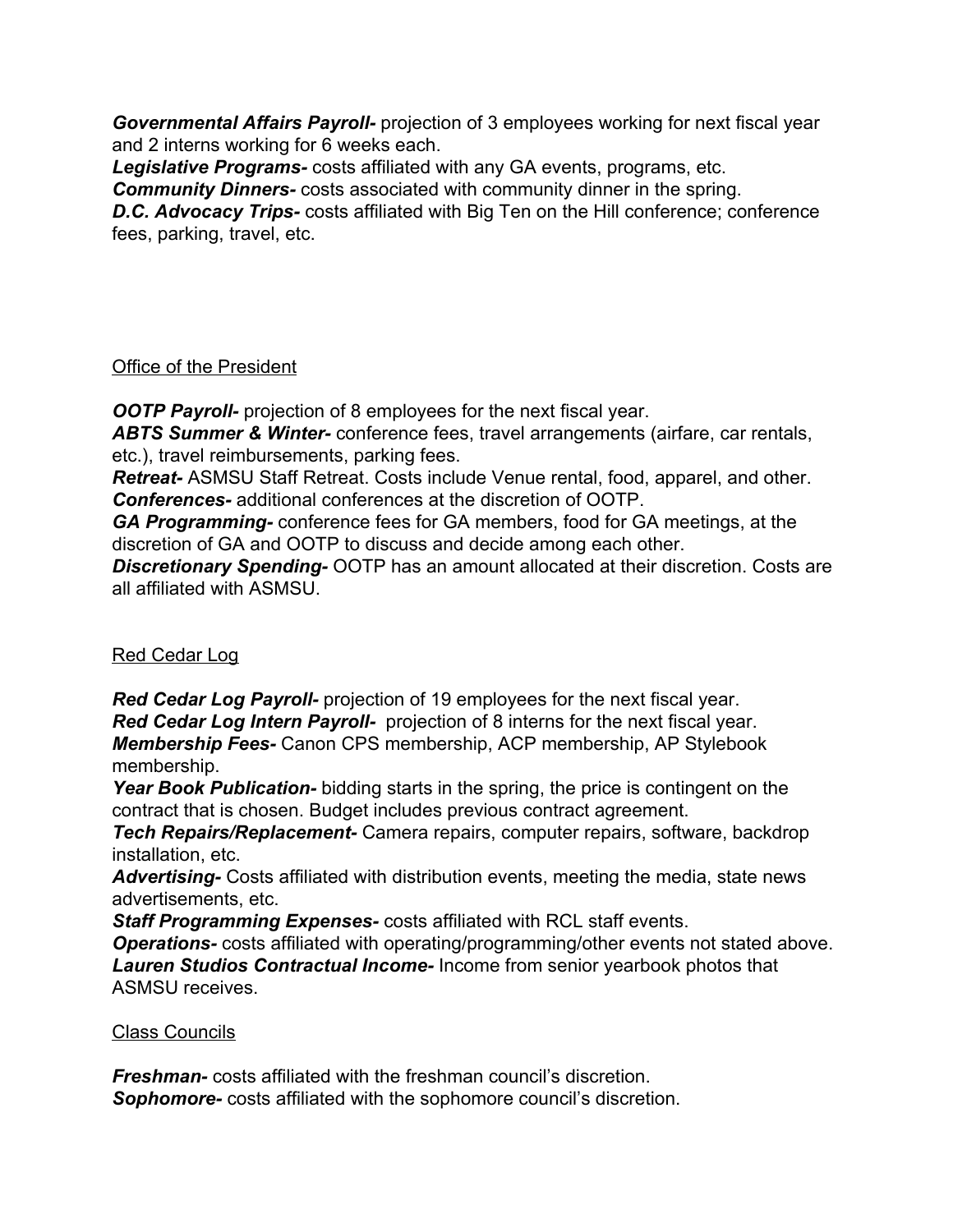*Junior-* costs affiliated with the junior council's discretion. *Senior-* costs affiliated with the senior council's discretion.

## Programming

*Bike Share Program-* Purchasing and maintenance costs of current bikes and bike racks in the bike share program.

*Blue Books-* Costs of purchasing blue books and distributing throughout campus. *I-Clickers-* Costs of purchasing and maintaining the I-clickers rented out by students. *Graphing Calculators-* Cost of purchasing graphing calculators to be rented out by MSU students.

#### Student Allocations Board

**SAB Payroll-** Projection of 2 employees for the next fiscal year.

*Student RSO Consultants-* Projection of pay for RSO Manager, RSO consultant, and RSO assistant.

*Operations-* operation costs such as SAB meetings, apparel, printing, etc.

*RSO Banking Fees-* costs for RSO banking fees.

*RSO Consulting Operations-* costs of running meetings for leadership workshops for RSO workshops.

*RSO Startup Fund-* Allocations of \$300 to new clubs on MSU's campus.

*RSO Fall & Spring Allocations-* 1/3 of ASMSU unrestricted revenue after operation costs. Based on enrollment.

*CORES/COPS Fall & Spring Allocations-* 2/3 of ASMSU unrestricted revenue after operation costs. Based on enrollment.

#### **Diversity**

*Diversity Payroll-* Projection of 2 employees for the next fiscal year.

*Diversity Programming-* budget for diversity department to use for events, food, and other staff expenses.

*Multicultural Dinner-* costs for multicultural dinner.

*ElectHer-* costs for the annual ElectHer event.

*Spartan Remix-* all costs associated with the Spartan Remix event in the fall.

#### Readership

*USA Today Readership Program-* budget/revenue based on projected enrollment numbers.

Safe Ride